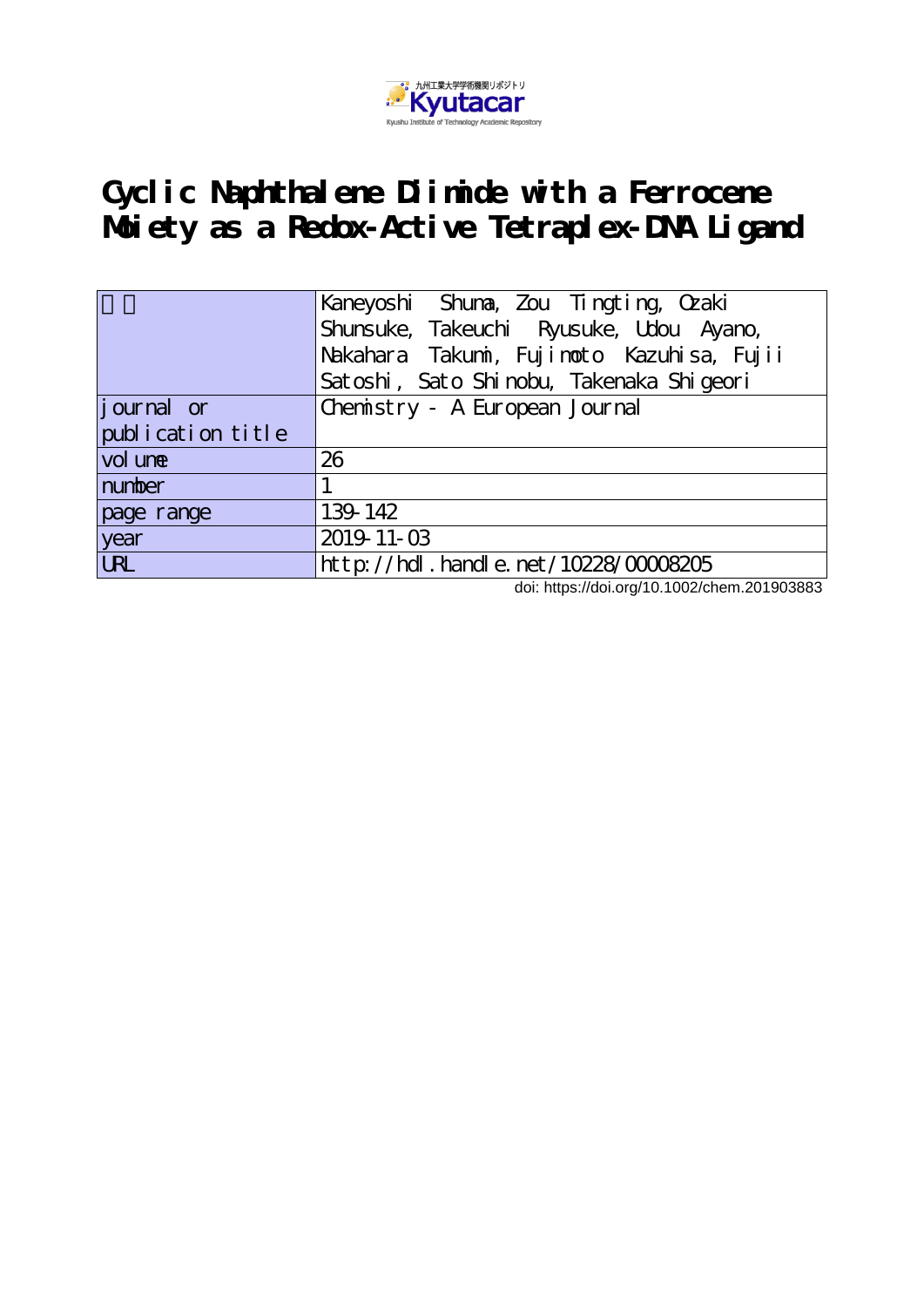# **Cyclic naphthalene diimide carrying ferrocene moiety as a redoxactive tetraplex DNA ligand**

Shuma Kaneyoshi<sup>a</sup>, Tingting Zou<sup>a,b,\*</sup>, Shunsuke Ozaki<sup>a</sup>, Ryusuke Takeuchi<sup>a</sup>, Ayano Udou<sup>a</sup>, Takumi Nakaharaª, Kazuhisa Fujimoto<sup>c</sup>, Satoshi Fujii<sup>d</sup>, Shinobu Sato<sup>a,b</sup>, Shigeori Takenaka<sup>a,b,</sup>\*

**Abstract:** Cyclic naphthalene diimides (cNDI) carrying ferrocene moiety (cFNDs), **2 – 4** with different linker length between ferrone and cNDI, were designed and synthesized as a redox-active tetraplex DNA ligand. Intramolecular stacking was observed between ferrocene and NDI planes of **2** – **4**, which could affect their binding property for G-quadruplex. Interestingly, the Circular Dichroism (CD) spectra of **2** clearly showed new cotton effects around 320-380 nm and 240 nm, which also can be considered as a direct evidence to prove the intramolecular stacking betwwen ferrocene and NDI. When towards recognizing hybrid G-quadruplex, **3** and **4** showed 106 M-1 order of binding affinity, while **2** was comparatively weaker, due to its more rigid structure. **2-4** also showed higher selectivity for G4 during electrochemical detection than non-cyclic FND derivatives, which further identified cFNDs' redox-active potentiality. cFND **2** and **3** even preferred to inhibit cancer cell growth than the normal cell in lower concentration range, suggesting the potentiality of cFNDs for bioapplication.

DNA carrying guanine (G)-rich sequence is known to form tetraplex DNA with folding through G-quartet structure, which is formed by four Gs with Hoogsteen hydrogen bonding<sup>[1]</sup>. Due to the potential roles of G-quadruplex playing in telomere region and cancer-related genes promoter region, G4 ligand, which can stabilize tetraplex DNA structure, is expected to be a good candidate for an effective anti-cancer drug<sup>[2]</sup>. Until now, huge series of tetraplex DNA specific ligands have been reported<sup>[3]</sup>. As one group of G4 ligands, naphthalene diimide derivatives, containing electron-deficient aromatic ring, are expected to form stronger interaction with G-quartet carrying electron-rich four guanines, and result in a stable naphthalene diimide - tetraplex DNA complex[4]. For better *in vivo* performance, it is also quite important to explore G4 ligands possessing higher preference for tetraplex DNA than duplex DNA, under the presence of excess amount of duplex DNA in genome<sup>[3c]</sup>. As a successful candidate, naphthalene diimide carrying three substitutes showed high specificity for tetraplex DNA and potentiality for human pancreatic ductal adenocarcinoma therapy<sup>[5]</sup>. Previously our group and Milelli group have reported cyclic naphthalene diimides (cNDI), which were constructed by connecting the two substituents of naphthalene diimide, they showed high affinity to selectively bind

- [a] S. Kaneyoshi, Dr. T. Zou, S. Ozaki, R. Takeuchu, A. Udou, Dr. S. Sato, Prof. S. Takenaka, Department of Applied Chemistry, Kyushu Institute of Technology, Fukuoka, 804-8550, Japan.
- [b] Dr. T. Zou, Dr. S. Sato, Prof. S. Takenaka, Research Center for Biomicrosensing Technology, Kyushu Institute of Technology, Fukuoka, 804-8550, Japan.
- [c] Dr. K. Fujimoto, Department of Applied Chemistry and Biochemistry, Kyushu Sangyo University, Fukuoka 813-8503, Japan.
- [d] Dr. S. Fujii, Department of Bioscience and Bioinformatics, Kyushu Institute of Technology, Fukuoka 820-8502, Japan

[\*] Corresponding author shige@che.kyutech.ac.jp; zoutt@che.kyutech.ac.jp to tetraplex DNA whereas almost no interaction with duplex DNA<sup>[6]</sup>. Similar cyclic perylene diimide also was reported with much higher preference for tetraplex DNA<sup>[7]</sup>. This may come from the steric hindrance of the linker chain of cNDI during the intercalation with duplex DNA or the stacking interaction for DNA bases.

 On the other hand, ferrocene derivatives, which was commonly utilized as the signaling part of electrochemical biosensor<sup>[8]</sup>, also have been reported as an anti-cancer drug<sup>[9]</sup>. Many ferrocenyl compounds display interesting cytotoxic, antitumor and DNA-cleaving activity. Therefore, the medicinal application of ferrocene is an active research area and many reports have shown that ferrocene derivatives have a promising activity *in vitro* and *in vivo* against several diseases<sup>[10]</sup>. Although the mechanism of action is still rather unclear, it was proposed that oxidation of ferrocene to ferrocenium cation by redox enzymes leads to generation of reactive oxygen species (ROS), which in turn take part in DNA damage, resulting in cell death $[11]$ .

In this study, as the first example, we conjugated G4 selective ligand cNDI with ferrocene, to generate a novel G-quadruplex targeting compound cFNDs. As shown in Scheme 1, cFND **2-4** were designed and synthesized with the condensation reaction of cyclic naphthalene diimide having amino moiety **1**[12] with ferrocene-carboxylic acid, -acetic acid, and -propionic acid, respectively (synthesis details were list in supplementary information). They were expected with different redox potentials for their different length between ferrocene and linker amine part.

Their interactions with tetraplex DNA were investigated using spectrophotometric, isothermal titration calorimetric (ITC), and electrochemical techniques. Molar absorptivity values of **2-4** were calculated as 20,400 cm-1 M-1 at 387 nm, 23,200 cm-1M-1 at 385 nm, and 21,600 cm<sup>-1</sup>M<sup>-1</sup> at 385 nm. These values were smaller



**Scheme 1**. Synthesis of cyclic naphthalene diimides carrying ferrocene moiety, **2** – **4**, from precursor **1** and non-cyclic naphthalene diimides **5** and **6**.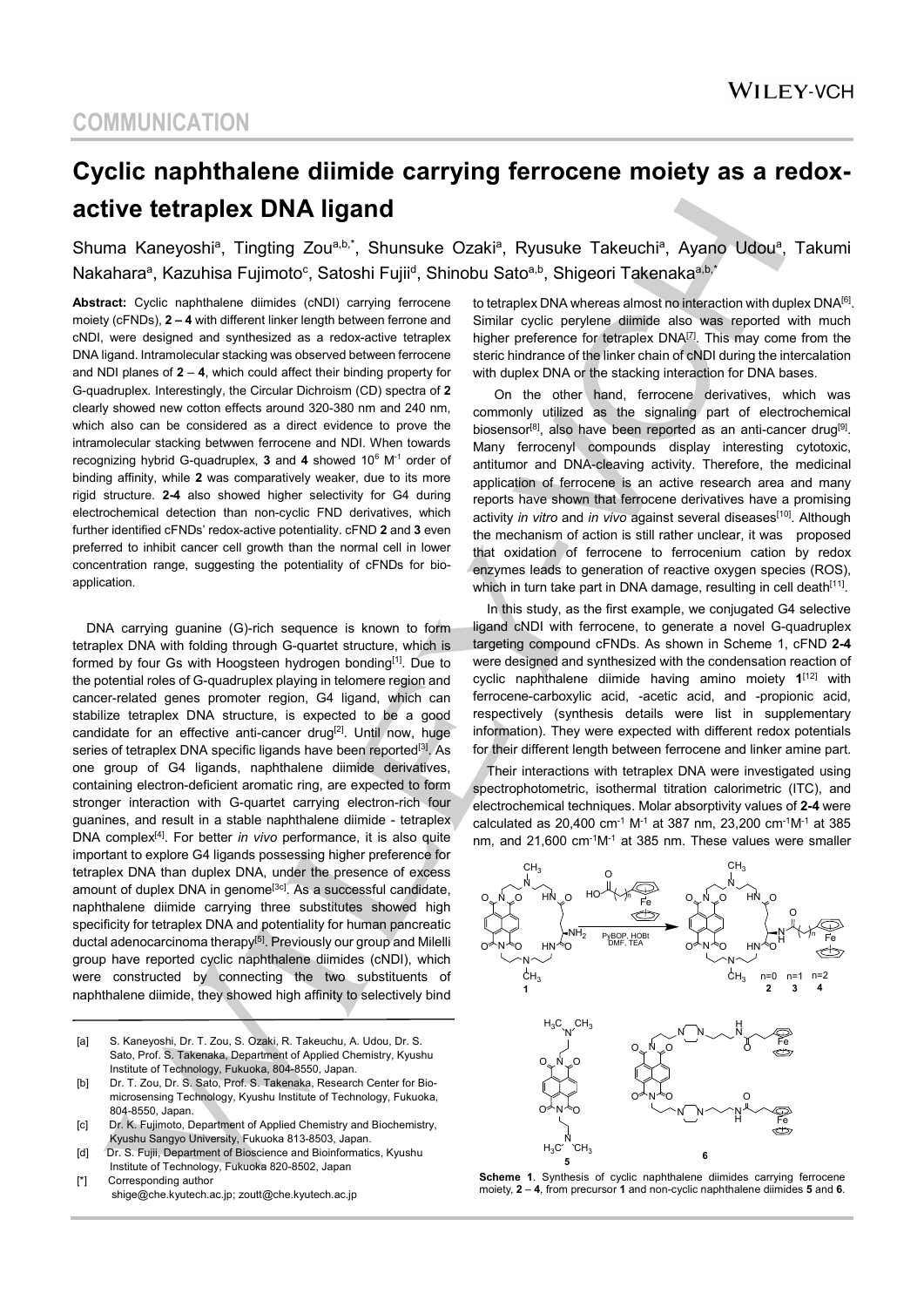## **WILEY-VCH**

### **COMMUNICATION**



**Figure 1**. Absorption spectra of 8.1 µM cFND **2** (A), 6.1 µM **3** (B), or 8.1 µM **4** (C) in the absence (dashed line) or presence (solid line) of 13 μM *Telomere G1*. Buffer: 100 mM AcOK-AcOH (pH5.5) and 100 mM KCl.

than naphthalene diimide derivative **5** of 26,600 cm-1M-1 reported previously[13]. The order of hypochromic effect is **2** < **4** < **3** (23%, 13%, and 19%, respectively), which suggested that these hypochromic effects seems to be correlated with the efficiency of the intramolecular stacking between the planes of ferrocene and naphthalene diimide rings. Shortest **2** possibly has most effective intramolecular staking space, and longest **4** has enough length and flexibility for intramolecular stacking, while intermediate length of **3** may impair its flexibility for effective stacking. Besides, **2** showed the maximum absorption with around 2nm of red shift comparing to that of **3** and **4**, which also indicated the highest intramolecular stacking ability.

Hybrid G-quadruplex sequence (Human telomere DNA sequence, *Telomere G1*: 5'-TAG GGT TAG GGT TAG GGT TAG GG-3') and parallel G-quadruplex sequence (*c-myc*: 5'-TGA GGG TGG GGA GGG TGG GGA A-3') were utilized as G-quadruplex model[12] for investigating their interaction with **2**-**4**. Absorption spectra of 8.1 µM cFND **2**, 6.1 µM **3**, or 8.1 µM **4** were measured in the absence or presence of 13 μM *Telomere G1* as shown in Fig. 1. Upon addition of *Telomere G1*, obvious hypochromic effects of 46%, 50%, or 59% were observed in the case of **2**-**4**, respectively (Fig. 1). These results indicated that the naphthalene diimide ring of **2**-**4** could bind to G-quartet planes.

ITC was adopted to analyze binding affinity (*Ka*) of **2**-**4** to single tetraplex DNA, the obtained binding parameters were summarized in Table 1 and Figure S13-14. Naphathelene diimide generally bound to G-quartet interface with extensive π−π contacts[4], and cFND **2**-**4** bound to tetraplex DNA with n=2, which suggested that two molecules of cFNDs bound to G-quartets from top and bottom sites. Binding ratio commonly could be obtained through binding kinetic measurements such as SPR<sup>[14]</sup> and UV-Vis[15], previously 2:1 ligand/quadruplex complex (MK2L2) also have been reported by ESI-MS<sup>[16]</sup>, here ITC we adopted could also provide the information for investigating the possible binding chiometry of ligand and G-quadruplex. According to the

thermodynamic parameters during the interaction of **2**-**4** with *Telomere G1* and *c-myc* shown in Table 1, positive Δ*S* values were obtained for all **2**-**4**, which indicated that linking ferrocene to cyclic naphthalene diimide did not unfavour the binding of naphthalene diimide for G-quartet. For parallel G-quadruplex (*cmyc*), **2-4** all showed similar binding affinity around 10<sup>6</sup> M<sup>-1</sup> order (**2** was slightly weaker). However, for hybrid G-quadruplex (*Telomere G1*), although **3** and **4** still showed 106 M-1 order binding affinity, whereas **2** was only in 105 M-1 order (almost 10 times weaker than 3 and 4). Regarding the structure, *Telomere G1* hybrid G-quadruplex contains a big loop part<sup>[17]</sup>, which may interfere its G-quartet interacting with rigid **2**, while, **3** and **4** might be able to make some shift during the interaction benefiting from the longer length.

CD spectra were further analyzed to identify the recognition of **2**-**4** for G-quadruplex. Figure 2 and Figure S15 showed the CD spectra of 1.5 μM *Telomere G1* or *c-myc* upon addition of **2**, **3**, or **4**. Typical pattern of parallel G-quadruplex (*c*-*myc*) and hybrid Gquadruplex (*Telomere G1*) CD spectra were confirmed. For *c-myc*, after adding **2**-**4**, CD spectra intensities of positive cotton effect decreased, but the spectra shapes were still the same, which suggested cFNDs binding did not impair the parallel Gquadruplex. For *Telomere G1*, after adding **3**-**4,** similar phenomenon could be observed as for *c*-*myc*. However, after adding **2**, significant negative cotton effect around 240 nm and 320-380 nm were obtained, and this behavior was finally identified that originated from **2** (Figure S15). Although three different cFNDs were prepared, only **2** exhibited obvious CD spectra (Figure 2C). This might be attributed to that **2** has the shortest linker, which restricted the flexibility of ferrocence, in turn enhanced the intramolecular stacking between ferrocence and NDI, and helped **2** form a rigid structure with chirality and triggered the strong cotton effect of ferrocence around 240 nm.

Melting temperature of 1.5 μM *Telomere G1* was monitored by CD spectra at 288 nm in the absence or presence of 4.5 μM **2**-**4** to obtain the melting curve. Figure 2D and Figure S16 showed the *Δ*Tm for **2**, **3**, or **4** were 2.0, 3.3, or 5.0°C, respectively. **2**-*Telomere G1* complex showed the weakest stability. During performing the simulation modeling of cFNDs with G-quadruplex, ferrocence of 3 and 4 showed better flexibility during binding, while ferrocene of 2 was almost unadjustable, and 2 binding to *Telomere G1* might cause some conformational strain (Figure 2E).

The redox activity of **2**-**4** were analyzed with adopting the 6-MH (to avoid non-specific adsorption) or tetraplex DNA immobilized gold electrodes. Cyclic voltammograms of 20 μM **2**-**4** was measured at room temperature as shown in Figure S17 and electrochemical parameters were summarized in Table S1. The  $E_{1/2}$ s value representing the redox potentials was  $2 > 3 > 4$ , which was in accordant with the order of electro density of ferrocene

**Table 1**. ITC-derived thermodynamic parameters for the interactions of cFNDs **2** – **4** with *Telomere G1* and *c-myc* at 30 ˚C.

|                                             | <b>Telmoere G1</b> |                |                | c-myc          |                |                |
|---------------------------------------------|--------------------|----------------|----------------|----------------|----------------|----------------|
|                                             |                    | 3              |                |                |                | 4              |
| n                                           |                    | 2              |                |                |                | c              |
| $K_a$ / 10 <sup>5</sup> M <sup>-1</sup>     | $1.5 \pm 0.2$      | $12.6 \pm 7.6$ | $11.4 \pm 1.0$ | $8.7 \pm 2.5$  | $12.0 \pm 0.3$ | $18.4 \pm 1.0$ |
| $\Delta H^{\circ}$ / kcal mol <sup>-1</sup> | $-3.2 \pm 0.2$     | $-3.2 \pm 0.1$ | $-4.0 \pm 0.1$ | $-3.9 \pm 0.2$ | $-3.7 \pm 0.0$ | $-3.4 \pm 0.1$ |
| $T\Delta S^o$ / kcal mol $^{-1}$            | $4.0 \pm 0.3$      | $5.3 \pm 0.1$  | $4.4 \pm 0.0$  | $4.4 \pm 0.3$  | $4.8 \pm 0.0$  | $5.3 \pm 0.1$  |
| $\Delta G^{\circ}$ / kcal mol <sup>-1</sup> | $-7.2 \pm 0.8$     | $-8.5 \pm 0.0$ | $-8.4 \pm 0.1$ | $-8.2 \pm 0.2$ | $-8.4 \pm 0.0$ | $-8.7 \pm 0.0$ |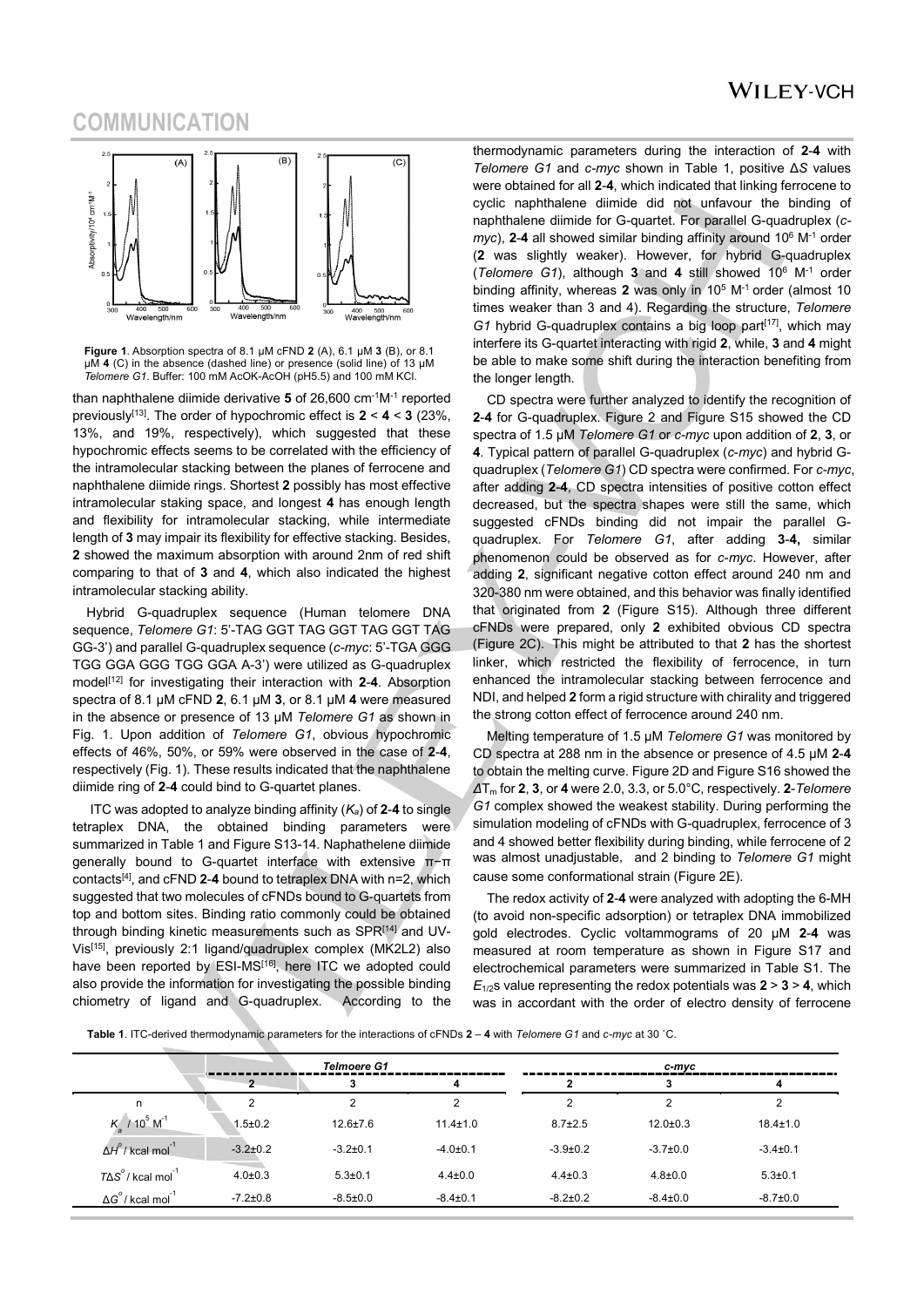## **COMMUNICATION**



**Figure 2**. CD spectra of 1.5 μM *Telomere G1* (A) or c-myc (B) upon addition of **2**. Buffer: 100 mM AcOK-AcOH (pH5.5) and 100 mM KCl at 25˚C. Ligand vs. DNA; 0:1 (Green); 1:1 (Purple); 2:1 (Orange); 3:1 (Blue); (C) CD spectra of 2-4; (D) *Δ*Tm of *Telomere G1* with adding **2**, **3** and **4**; (E) Molecular modelling of **2** with hybrid telomere G-quadruplex. PDB: 2gku.

(carbonyl moiety attached to ferrocene ring leaded to decreasing electron density and resulted in the highest positively sifted redox potential). The current intensities of **2-4** (*ipa*) were higher in tetraplex DNA immobilized electrode than that in the electrode immobilized by 6-MH. These results suggested that **2-4** could be concentrated with tetraplex DNA on the electrode and still displayed redox activity. Besides, when comparing to non-cyclic FND-**6**, **2**-**4** showed higher selectivity for G-quaduplex than single strand DNA according to CC and SWV technique<sup>[19]</sup> (2-2.7 folds higher than **6**), which suggested a better potentiality of **2**-**4** for electrochemical detection (Table S2).

Furthermore, to investigate the potentiality of cFNDs for bioapplication, two cell lines, *Hela* (cancer cell line) and *ASF-4-4L2* (Normal diploid fibroblast) were adopted to conduct the cell growth inhibition activity with treating **2-4**. A 48 h (2 days) exposure with different concentrations (ranging from 0.01 to 10 μM) of cFNDs resulted in a remarkable and concentrationdependent inhibition of cell growth.  $IC_{50}$  and  $IC_{25}$  (concentrations of compounds leading 50% and 25% inhibition of cell proliferation) were calculated in non-linear regression analysis mode. When comparing the IC50 of cFNDs for *Hela* and *ASF-4-4L2*, general similar values were obtained and no significant preference for selectively inhibiting cancer cell growth could be observed (Table 2, Figure S18). However, the  $IC_{50}$  were around 3  $µM$ , which was comparable to some previous reported naphthalene diimide or ferrocene derivatives[11a, 18]. Besides, **2** and **3** showed much lower

**Table 2.** Cell growth inhibition assay of **2**-**4** for cancer cell line *Hela* and normal fibroblast cell line *ASF-4-4L2*.

|    |               | $IC_{50}(\mu M)$ |               | $IC_{25}(\mu M)$ |  |  |
|----|---------------|------------------|---------------|------------------|--|--|
|    | Hela          | $ASF-4-4L2$      | Hela          | $ASF-4-4L2$      |  |  |
| 2. | $2.3 \pm 0.6$ | $3.9 \pm 0.3$    | $0.2 \pm 0.1$ | $2.7 \pm 0.3$    |  |  |
| 3  | $3.2 \pm 0.6$ | $2.8 \pm 0.2$    | $0.8 \pm 0.3$ | $2.0 \pm 0.2$    |  |  |
| 4  | $2.9 \pm 0.6$ | $1.9 \pm 0.1$    | $0.8 \pm 0.3$ | $1.2 \pm 0.1$    |  |  |

IC25 value for *Hela* cell than *ASF-4-4L2*. When treating cFND-**2** with 2.5 μM, *ASF-4-4L2* were still alive for around 76%, while Hela cell only showed 46% viability (IC<sub>25</sub> was 0.2 μM for *Hela*, and 2.7μM for *ASF-4-4L2*), which indicated that, **2** and **3** might be potential for bio-applications under optimized concentration.

In conclusion, here we reported a new group of conjugators, cyclic naphthalene diimide and ferrocene (cFND **2**-**4**) as redoxactive tetraplex DNA ligand. **2** with the shortest linker between ferrocence and NDI displayed the most obvious intramolecular stacking and triggered chemical-derived new cotton effect. **2**-**4** showed the ability to recognize and stabilize G-quadruplex, and also better potentiality for electrochemical detection than noncyclic FND. **2** and **3** also displayed lower cytotoxicity for normal cell than cancer cell in low concentration range.

#### **Experimental Section**

Experimental Details were described in the supporting information file.

#### **Acknowledgements**

This study was supported in part by the Nakatani Foundation for advancement of measuring technologies in biomedical engineering, Japan (S.T.) and by Grants-in-Aid from the Ministry of Education, Culture, Sports, Science, and Technology, Japan (19H02748, S.T.).

**Keywords:** G-quadruplex, ferrocene, cyclic naphthalene diimide, electrochemistryl, anti-tumor, chirality

- [1] H. J. Lipps, D. Rhodes, Trends Cell Biol 2009, 19, 414-422.
- [2] a) J. H. Tan, L. Q. Gu, J. Y. Wu, Mini Rev Med Chem. 2008, 8, 1163-1178; b) G. Cimino-Reale, N. Zaffaroni, M. Folini, Curr Pharm Des. 2016, 22, 6612-6624.
- [3] a) S. Asamitsu, T. Bando, H. Sugiyama, Chem. Eur. J. 2019, 25, 417- 430; b) A. R. Duarte, E. Cadoni, A. S. Ressurreicao, R. Moreira, A. Paulo, ChemMedChem 2018, 13, 869-893; c) M. Zuffo, A. Guedin, E. D. Leriche, F. Doria, V. Pirota, V. Gabelica, J. L. Mergny, M. Freccero, Nucleic Acids Res. 2018, 46, e115; d) V. Pirota, M. Nadai, F. Doria, S. N. Richter, Molecules 2019, 24.
- [4] G. W. Collie, R. Promontorio, S. M. Hampel, M. Micco, S. Neidle, G. N. Parkinson, J Am Chem Soc 2012, 134, 2723-2731.
- [5] a) M. Micco, G. W. Collie, A. G. Dale, S. A. Ohnmacht, I. Pazitna, M. Gunaratnam, A. P. Reszka, S. Neidle, J. Med. Chem. 2013, 56, 2959- 2974; b) S. M. Hampel, A. Sidibe, M. Gunaratnam, J. F. Riou, S. Neidle, Bioorg. Med. Chem. Lett. 2010, 20, 6459-6463.
- [6] a) Y. Esaki, M. M. Islam, S. Fujii, S. Sato, S. Takenaka, Chem. Commun. (Camb) 2014, 50, 5967-5969; b) C. Marchetti, A. Minarini, V. Tumiatti, F. Moraca, L. Parrotta, S. Alcaro, R. Rigo, C. Sissi, M. Gunaratnam, S. A. Ohnmacht, S. Neidle, A. Milelli, Bioorg. Med. Chem. 2015, 23, 3819-3830.
- [7] S. Vasimalla, S. Sato, F. Takenaka, Y. Kurose, S. Takenaka, Bioorg Med Chem 2017, 25, 6404-6411.
- [8] Shigeori Takenaka, Kenichi Yamashita, Makoto Takagi, Yoshihiro Uto, and Hiroki Kondo, Anal. Chem. 2000, 72, 1334-1341.
- [9] a) D. R. van Staveren, N. Metzler-Nolte, Chem. Rev. 2004, 104, 5931- 5985; b) B. Lal, A. Badshah, A. A. Altaf, M. N. Tahir, S. Ullah, F. Huq, Dalton Trans. 2012, 41, 14643-14650.
- [10] M. F. R. Fouda, M. M. Abd-Elzaher, R. A. Abdelsamaia, A. A. Labib, Applied Organometallic Chemistry 2007, 21, 613-625.
- [11] a) M. Bartosik, L. Koubkova, J. Karban, L. Cervenkova Stastna, T. Hodik, M. Lamac, J. Pinkas, R. Hrstka, Analyst 2015, 140, 5864-5867. b)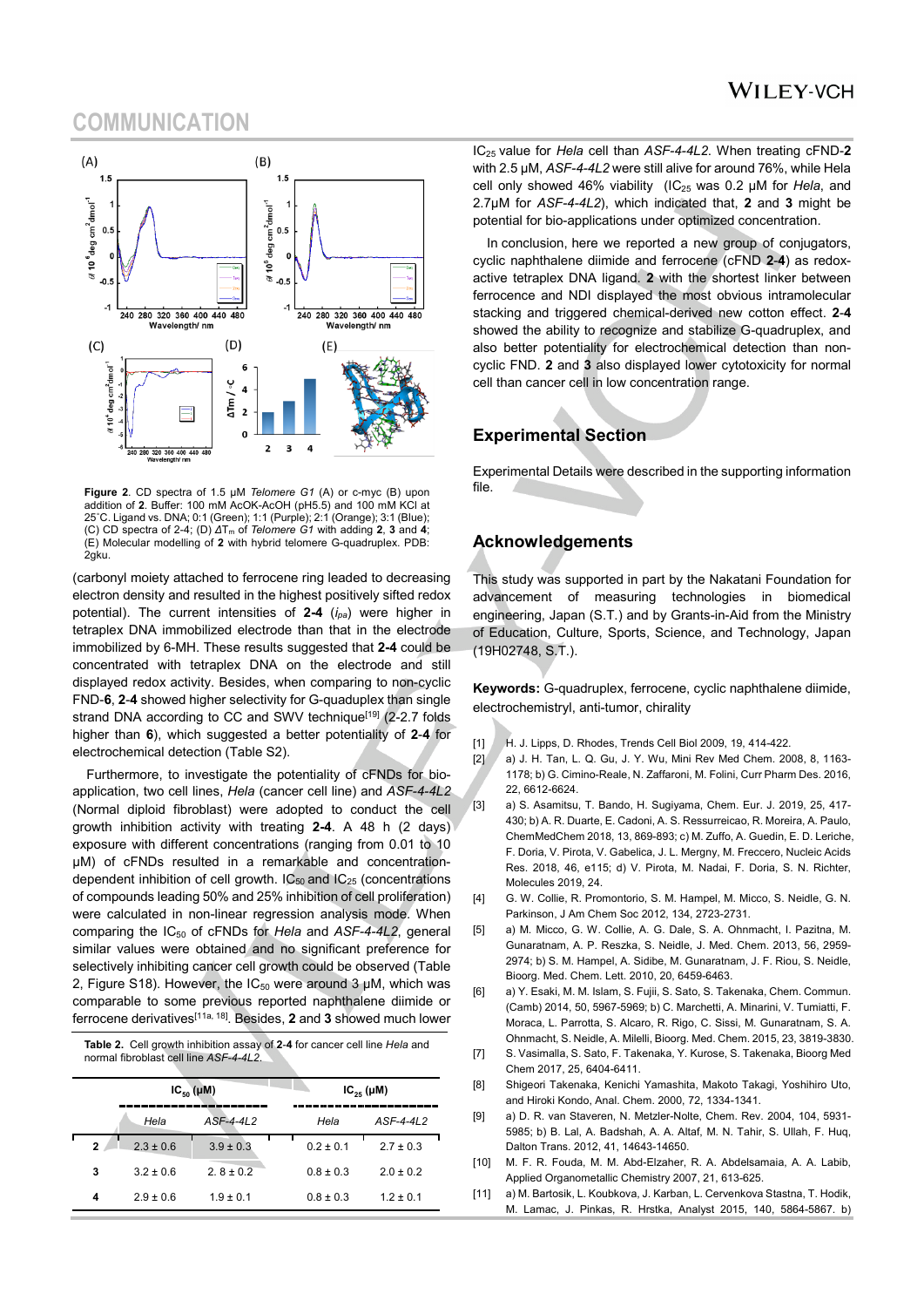## **WILEY-VCH**

# **COMMUNICATION**

Domenico Osella, Marco Ferrali, Marco Fontani, Carlo Nervi, P. Z., Franco Laschi, Giorgio Cavigiolio, Inorganica Chimica Acta 2000, 306, 42-48.

- [12] R. Takeuchi, T. Zou, D. Wakahara, Y. Nakano, S. Sato, S. Takenaka, Chemistry 2019, 25, 8691-8695.
- [13] F. A. Tanious, S. F. Yen, W. D. Wilson, Biochemistry 1991, 30, 1813- 1819.
- [14] S. Asamitsu, Y. Li, T. Bando, H. Sugiyama, Chembiochem 2016, 17, 1317-1322.
- [15] M. M. Islam, S. Fujii, S. Sato, T. Okauchi, S. Takenaka, Molecules 2015, 20, 10963-10979.
- [16] A. Marchand, F. Rosu, R. Zenobi, V. Gabelica, J Am Chem Soc 2018, 140, 12553-12565.
- [17] K. N. Luu, A. T. Phan, V. Kuryavyi, L. Lacroix, D. J. Patel, J Am Chem Soc 2006, 128, 9963-9970.
- [18] a) A. Pasini, C. Marchetti, C. Sissi, M. Cortesi, E. Giordano, A. Minarini, A. Milelli, ACS Med. Chem. Lett. 2017, 8, 1218-1223; b) M. Arevalo-Ruiz, F. Doria, E. Belmonte-Reche, A. De Rache, J. Campos-Salinas, R. Lucas, E. Falomir, M. Carda, J. M. Perez-Victoria, J. L. Mergny, M. Freccero, J. C. Morales, Chem. Eur. J. 2017, 23, 2157-2164.
- [19] S. Sato, A. Kajima, H. Hamanaka, S. Takenaka, J. Organmet. Chem. 2019, 897, 107-113.